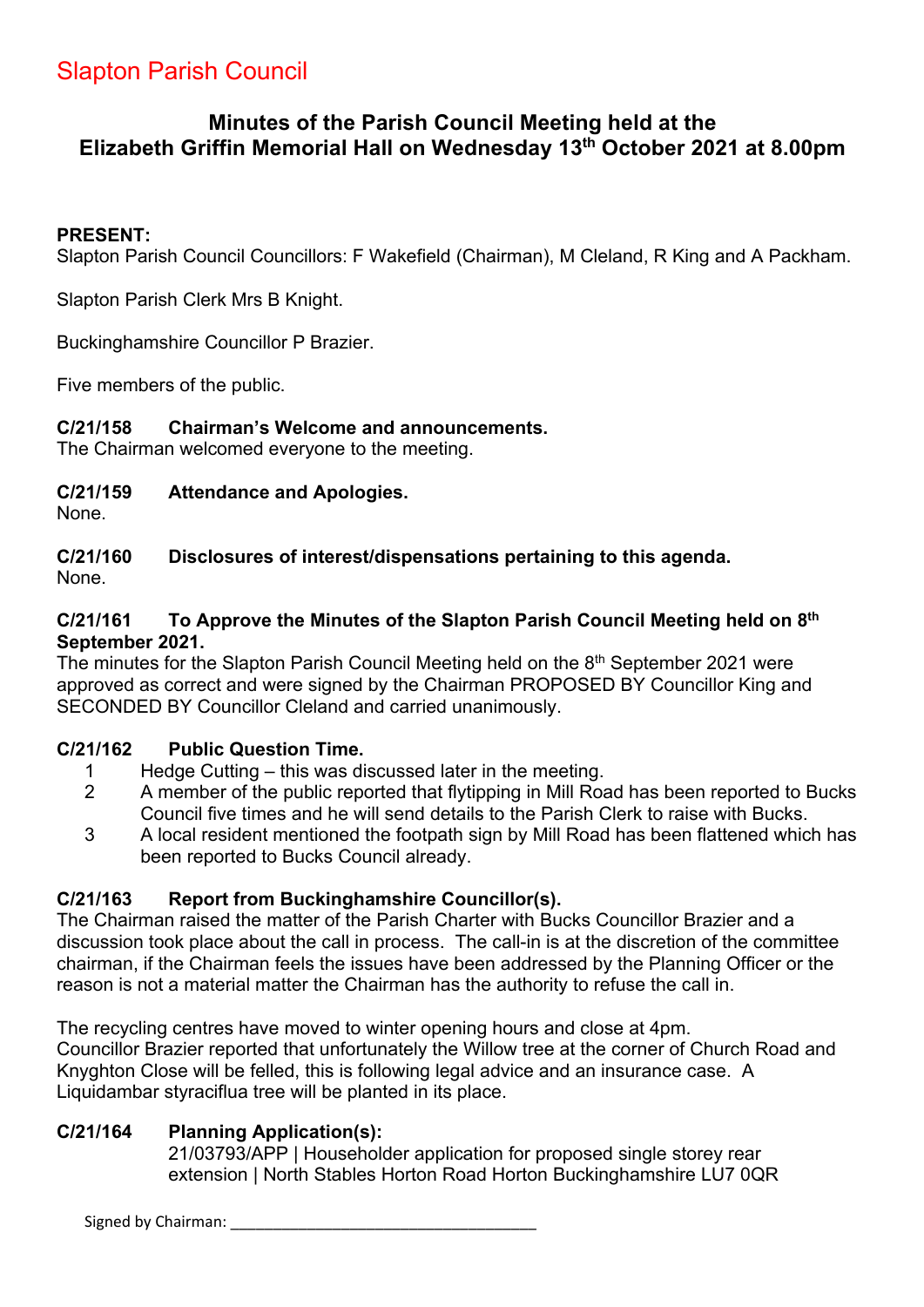No objection PROPOSED BY Councillor Packham and SECONDED BY Councillor Cleland and carried unanimously.

# **C/21/165 Footpaths, Bridleways and Roads.**

Councillor Cleland reported that the Horton speed limit change is proposed to be 40MPH, Councillor Brazier is progressing this through the Community Board for 50% match funding and this should be approved next month.

Grove Cottage Flooding, Horton which includes closing the B488 for two days is proposed, and the Local Area Technician will be contacted to get an update and date for the work.

Hedges and Sightlines – the junctions between robber's bridge and the B488 has been cut back and looks very neat. Top of B488 roundabout visibility is obscured, this has been reported to Bucks Council and they have forwarded to Bedfordshire Council. Councillor Cleland will send the emails to Councillor Brazier.

Ivinghoe Aston fingerpost sign has been completed and Councillor Packham commented it looks very good.

A discussion took place about the triangle of land in Slapton and ownership. The Clerk will research who owns the verge and maintains the hedge, the hedge was last cut in 2013.

Parish Planters – a discussion took place, it was agreed the maintenance needs to be formalised.

Consultation on 20MPH zones in Buckinghamshire – Councillor Cleland reported that the police do not enforce 20MPH limits and to introduce this a consultation is required. Wingrave are trialling a system where which will have advisory 20MPH signs. Councillor Packham mentioned that Leighton Buzzard is now a 20MPH zone, he would support this in villages and towns. Councillor King said he supports this in built up areas. The Chairman stated he feels this is trend. The council was split and could not come to a decision.

# **C/21/166 Slapton Recreation Ground.**

The quotation from MW Agri to cut the hedge both sides £300 was accepted PROPOSED BY Councillor Packham and SECONDED BY Councillor Cleland and carried unanimously.

Councillor King explained the plan of the recreation ground with the proposed location of the fitness and play equipment. It was agreed to apply for Community Board funding towards to cost of the equipment and pathway.

# **C/21/167 Jubilee Field Re-acquisition from Bucks Council.**

Bucks Councillor Brazier continues to work on this for Slapton Parish Council.

# **C/21/168 Bee Slapton.**

The Chairman explained the project which would encourage bees and include the whole parish, he will update the Parish Council next meeting.

# **C/21/169 Platinum Jubilee Celebrations – June 2022.**

A discussion took place about a community event on the  $2<sup>nd</sup>$  June. It was agreed to purchase a brazier for the event PROPOSED BY Councillor King and SECONDED BY Councillor Packham and carried unanimously.

# **C/21/170 Slapton Parish Council Website.**

Councillor Packham will be updating the website and the website is working well.

Signed by Chairman: